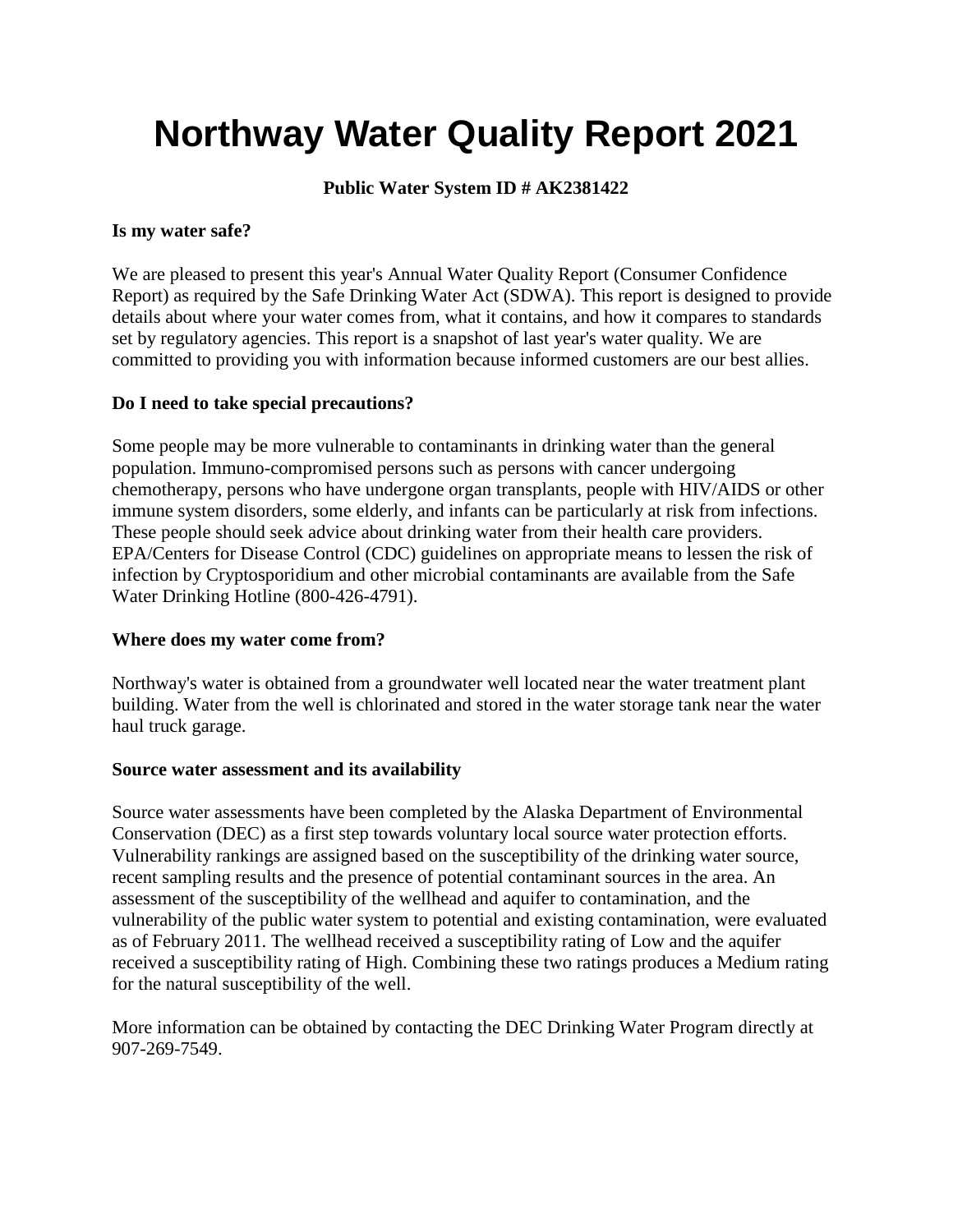#### **Why are there contaminants in my drinking water?**

Drinking water, including bottled water, may reasonably be expected to contain at least small amounts of some contaminants. The presence of contaminants does not necessarily indicate that water poses a health risk. More information about contaminants and potential health effects can be obtained by calling the Environmental Protection Agency's (EPA) Safe Drinking Water Hotline (800-426-4791). The sources of drinking water (both tap water and bottled water) include rivers, lakes, streams, ponds, reservoirs, springs, and wells. As water travels over the surface of the land or through the ground, it dissolves naturally occurring minerals and, in some cases, radioactive material, and can pick up substances resulting from the presence of animals or from human activity: microbial contaminants, such as viruses and bacteria, that may come from sewage treatment plants, septic systems, agricultural livestock operations, and wildlife; inorganic contaminants, such as salts and metals, which can be naturally occurring or result from urban stormwater runoff, industrial, or domestic wastewater discharges, oil and gas production, mining, or farming; pesticides and herbicides, which may come from a variety of sources such as agriculture, urban stormwater runoff, and residential uses; organic Chemical Contaminants, including synthetic and volatile organic chemicals, which are by-products of industrial processes and petroleum production, and can also come from gas stations, urban stormwater runoff, and septic systems; and radioactive contaminants, which can be naturally occurring or be the result of oil and gas production and mining activities. In order to ensure that tap water is safe to drink, EPA prescribes regulations that limit the amount of certain contaminants in water provided by public water systems. Food and Drug Administration (FDA) regulations establish limits for contaminants in bottled water which must provide the same protection for public health.

# **How can I get involved?**

If you are interested in learning more about our water system and about opportunities for public participation in decisions that may affect the quality of the water, please contact the Tribal office.

# **Additional Information for Lead**

If present, elevated levels of lead can cause serious health problems, especially for pregnant women and young children. Lead in drinking water is primarily from materials and components associated with service lines and home plumbing. Northway Village Water System is responsible for providing high quality drinking water, but cannot control the variety of materials used in plumbing components. When your water has been sitting for several hours, you can minimize the potential for lead exposure by flushing your tap for 30 seconds to 2 minutes before using water for drinking or cooking. If you are concerned about lead in your water, you may wish to have your water tested. Information on lead in drinking water, testing methods, and steps you can take to minimize exposure is available from the Safe Drinking Water Hotline or at http://www.epa.gov/safewater/lead.

# **Additional Information for Arsenic**

While your drinking water meets EPA's standard for arsenic, it does contain low levels of arsenic. EPA's standard balances the current understanding of arsenic's possible health effects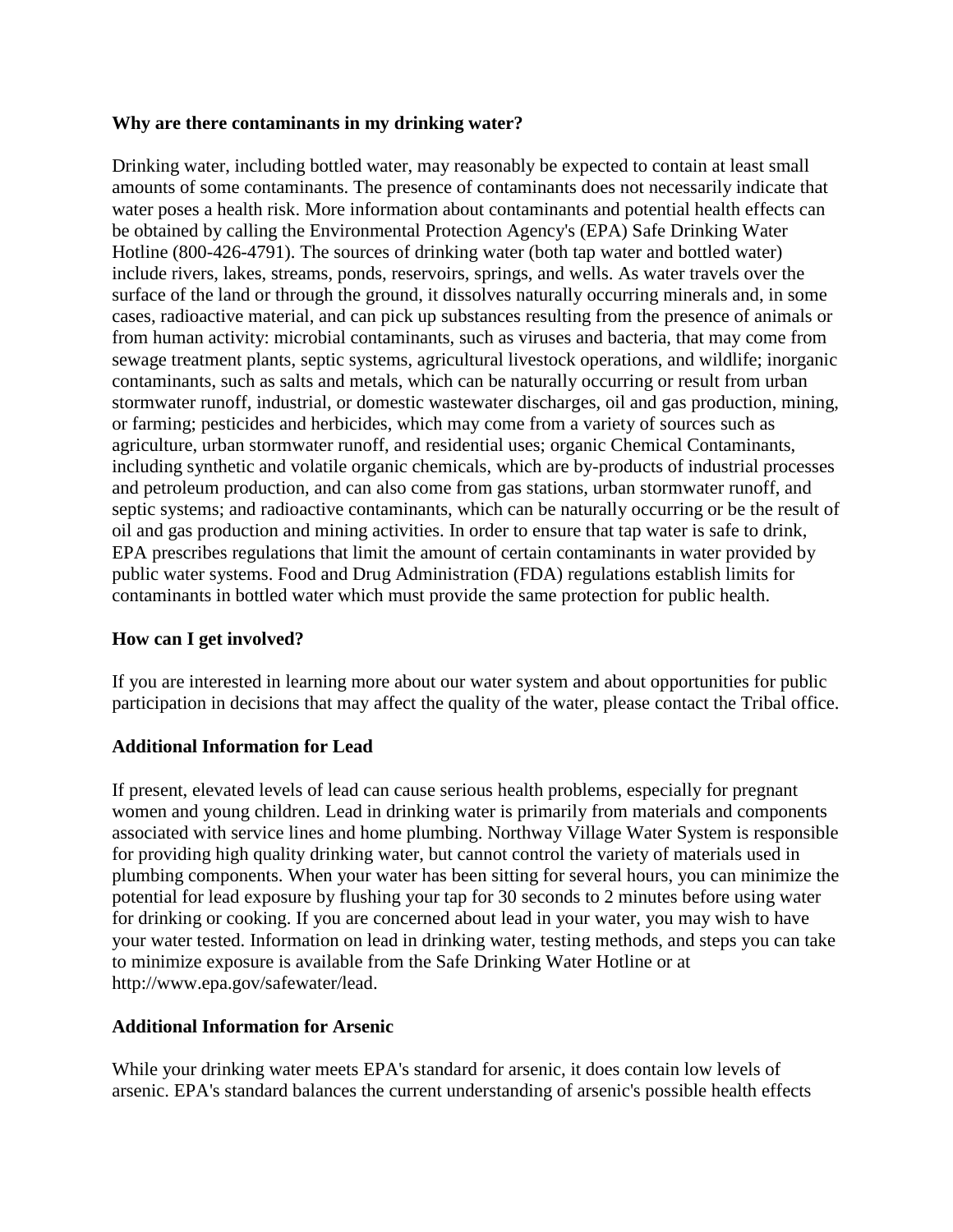against the costs of removing arsenic from drinking water. EPA continues to research the health effects of low levels of arsenic which is a mineral known to cause cancer in humans at high concentrations and is linked to other health effects such as skin damage and circulatory problems.

# **Water Quality Data Table**

In order to ensure that tap water is safe to drink, EPA prescribes regulations which limit the amount of contaminants in water provided by public water systems. The table below lists all of the drinking water contaminants that we detected during the calendar year of this report. Although many more contaminants were tested, only those substances listed below were found in your water. All sources of drinking water contain some naturally occurring contaminants. At low levels, these substances are generally not harmful in our drinking water. Removing all contaminants would be extremely expensive, and in most cases, would not provide increased protection of public health. A few naturally occurring minerals may actually improve the taste of drinking water and have nutritional value at low levels. Unless otherwise noted, the data presented in this table is from testing done in the calendar year of the report. The EPA or the State requires us to monitor for certain contaminants less than once per year because the concentrations of these contaminants do not vary significantly from year to year, or the system is not considered vulnerable to this type of contamination. As such, some of our data, though representative, may be more than one year old. In this table you will find terms and abbreviations that might not be familiar to you. To help you better understand these terms, we have provided the definitions below the table.

|                                                                                                                   | <b>MCLG</b>             | MCL,   | <b>Detect</b><br>In           |           | Range     |                              |                  |                                                                                                                 |  |
|-------------------------------------------------------------------------------------------------------------------|-------------------------|--------|-------------------------------|-----------|-----------|------------------------------|------------------|-----------------------------------------------------------------------------------------------------------------|--|
| <b>Contaminants</b>                                                                                               | or<br><b>MRDLG MRDL</b> | TT, or | Your<br><b>Water Low High</b> |           |           | <b>Sample</b><br><b>Date</b> | <b>Violation</b> | <b>Typical Source</b>                                                                                           |  |
| <b>Disinfectants &amp; Disinfection By-Products</b>                                                               |                         |        |                               |           |           |                              |                  |                                                                                                                 |  |
| (There is convincing evidence that addition of a disinfectant is necessary for control of microbial contaminants) |                         |        |                               |           |           |                              |                  |                                                                                                                 |  |
| Haloacetic Acids<br>$(HAA5)$ (ppb)                                                                                | <b>NA</b>               | 60     | 19.4                          | <b>NA</b> | <b>NA</b> | 2021                         | N <sub>0</sub>   | By-product of drinking water<br>chlorination                                                                    |  |
| <b>TTHMs</b> [Total<br>Trihalomethanes]<br>(ppb)                                                                  | NA                      | 80     | 38.5                          | <b>NA</b> | <b>NA</b> | 2021                         | N <sub>0</sub>   | By-product of drinking water<br>disinfection                                                                    |  |
| <b>Inorganic Contaminants</b>                                                                                     |                         |        |                               |           |           |                              |                  |                                                                                                                 |  |
| Arsenic (ppb)                                                                                                     | $\Omega$                | 10     | 2.7                           | NA        | <b>NA</b> | 2021                         | N <sub>0</sub>   | Erosion of natural deposits;<br>Runoff from orchards; Runoff<br>from glass and electronics<br>production wastes |  |
| Barium (ppm)                                                                                                      | 2                       | 2      | .081                          | <b>NA</b> | <b>NA</b> | 2021                         | N <sub>0</sub>   | Discharge of drilling wastes;<br>Discharge from metal<br>refineries; Erosion of natural<br>deposits             |  |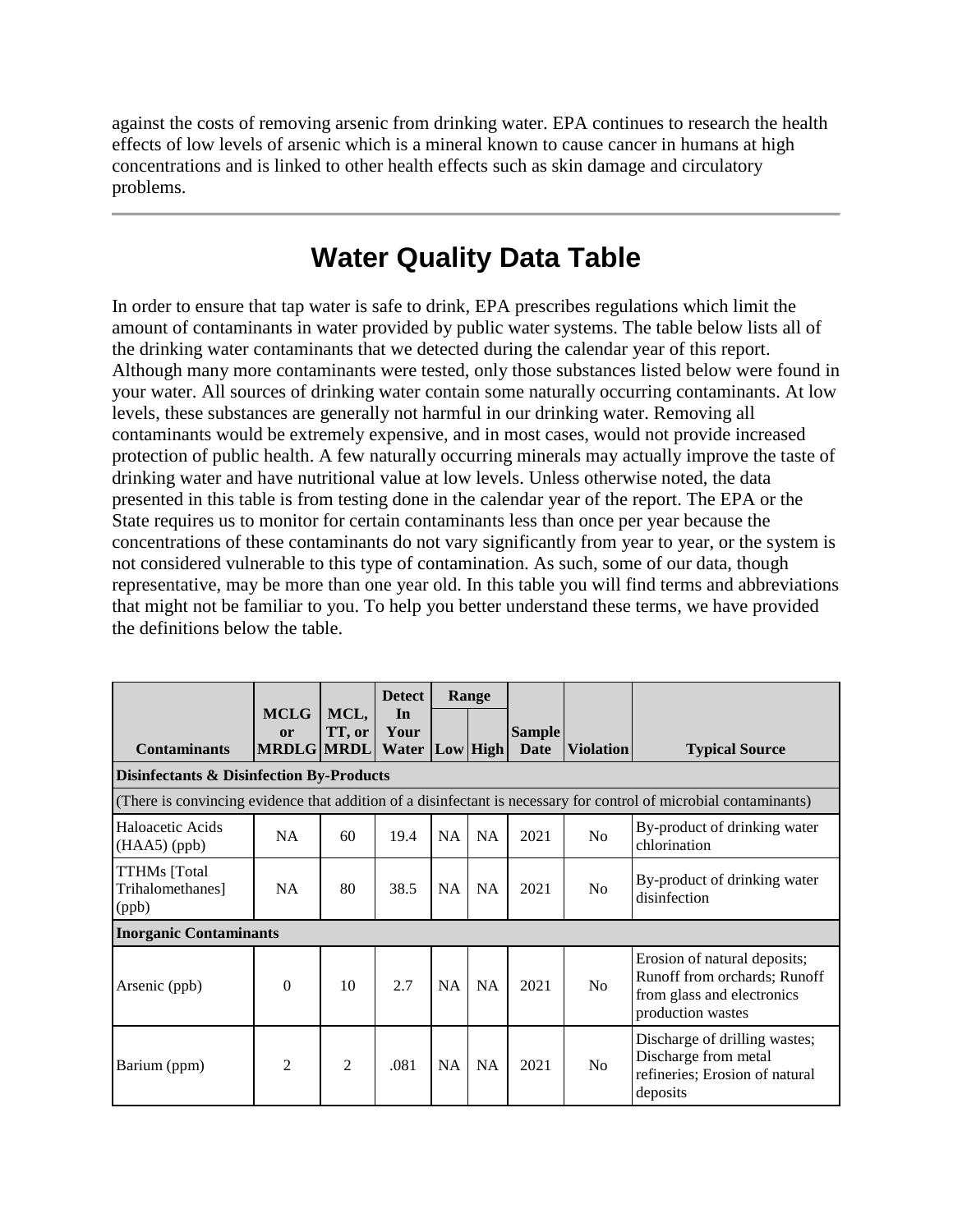|                                                 |                |                                        |   |                           | <b>Detect</b>       |  | Range                        |           |                                      |                       |                                                                                                                                       |
|-------------------------------------------------|----------------|----------------------------------------|---|---------------------------|---------------------|--|------------------------------|-----------|--------------------------------------|-----------------------|---------------------------------------------------------------------------------------------------------------------------------------|
| <b>Contaminants</b>                             |                | <b>MCLG</b><br>or<br><b>MRDLG MRDL</b> |   | MCL,<br>TT, or            | In<br>Your<br>Water |  | Low High                     |           | <b>Sample</b><br>Date                | <b>Violation</b>      | <b>Typical Source</b>                                                                                                                 |
| Fluoride (ppm)                                  | $\overline{4}$ |                                        |   | $\cdot$<br>$\overline{4}$ |                     |  | <b>NA</b>                    | <b>NA</b> | 2021                                 | N <sub>0</sub>        | Erosion of natural deposits;<br>Water additive which promotes<br>strong teeth; Discharge from<br>fertilizer and aluminum<br>factories |
| <b>Radioactive Contaminants</b>                 |                |                                        |   |                           |                     |  |                              |           |                                      |                       |                                                                                                                                       |
| Alpha emitters<br>(pCi/L)                       |                | $\theta$                               |   | 15                        | 1.7                 |  | <b>NA</b>                    | <b>NA</b> | 2020                                 | N <sub>0</sub>        | Erosion of natural deposits                                                                                                           |
| Radium (combined<br>226/228) (pCi/L)            | $\theta$       |                                        | 5 |                           | 1.2                 |  | <b>NA</b>                    | <b>NA</b> | 2020                                 | N <sub>0</sub>        | Erosion of natural deposits                                                                                                           |
| <b>Contaminants</b>                             |                | <b>MCLG</b> AL                         |   |                           | Your<br>Water       |  | <b>Sample</b><br><b>Date</b> |           | # Samples<br><b>Exceeding</b><br>AI. | <b>Exceeds</b><br>AI. | <b>Typical Source</b>                                                                                                                 |
| <b>Inorganic Contaminants</b>                   |                |                                        |   |                           |                     |  |                              |           |                                      |                       |                                                                                                                                       |
| Copper - action level at<br>consumer taps (ppm) |                | 1.3                                    |   | 1.3                       | .51                 |  | 2019                         |           | $\theta$                             | N <sub>o</sub>        | Corrosion of household<br>plumbing systems; Erosion of<br>natural deposits                                                            |
| Lead - action level at<br>consumer taps (ppb)   |                | $\Omega$                               |   | 15                        | 3.1                 |  | 2019                         |           | $\Omega$                             | N <sub>o</sub>        | Corrosion of household<br>plumbing systems; Erosion of<br>natural deposits                                                            |

| <b>Unit Descriptions</b> |                                                             |  |  |  |  |  |
|--------------------------|-------------------------------------------------------------|--|--|--|--|--|
| <b>Term</b>              | <b>Definition</b>                                           |  |  |  |  |  |
| ppm                      | ppm: parts per million, or milligrams per liter $(mg/L)$    |  |  |  |  |  |
| ppb                      | ppb: parts per billion, or micrograms per liter $(\mu g/L)$ |  |  |  |  |  |
| pCi/L                    | pCi/L: picocuries per liter (a measure of radioactivity)    |  |  |  |  |  |
| <b>NA</b>                | NA: not applicable                                          |  |  |  |  |  |
| <b>ND</b>                | ND: Not detected                                            |  |  |  |  |  |
| NR.                      | NR: Monitoring not required, but recommended.               |  |  |  |  |  |

| <b>Term</b> | <b>Definition</b>                                                                                                                                                                                         |
|-------------|-----------------------------------------------------------------------------------------------------------------------------------------------------------------------------------------------------------|
| <b>MCLG</b> | MCLG: Maximum Contaminant Level Goal: The level of a contaminant in drinking water below<br>which there is no known or expected risk to health. MCLGs allow for a margin of safety.                       |
| <b>MCL</b>  | MCL: Maximum Contaminant Level: The highest level of a contaminant that is allowed in<br>drinking water. MCLs are set as close to the MCLGs as feasible using the best available<br>treatment technology. |
| TT          | TT: Treatment Technique: A required process intended to reduce the level of a contaminant in<br>drinking water.                                                                                           |